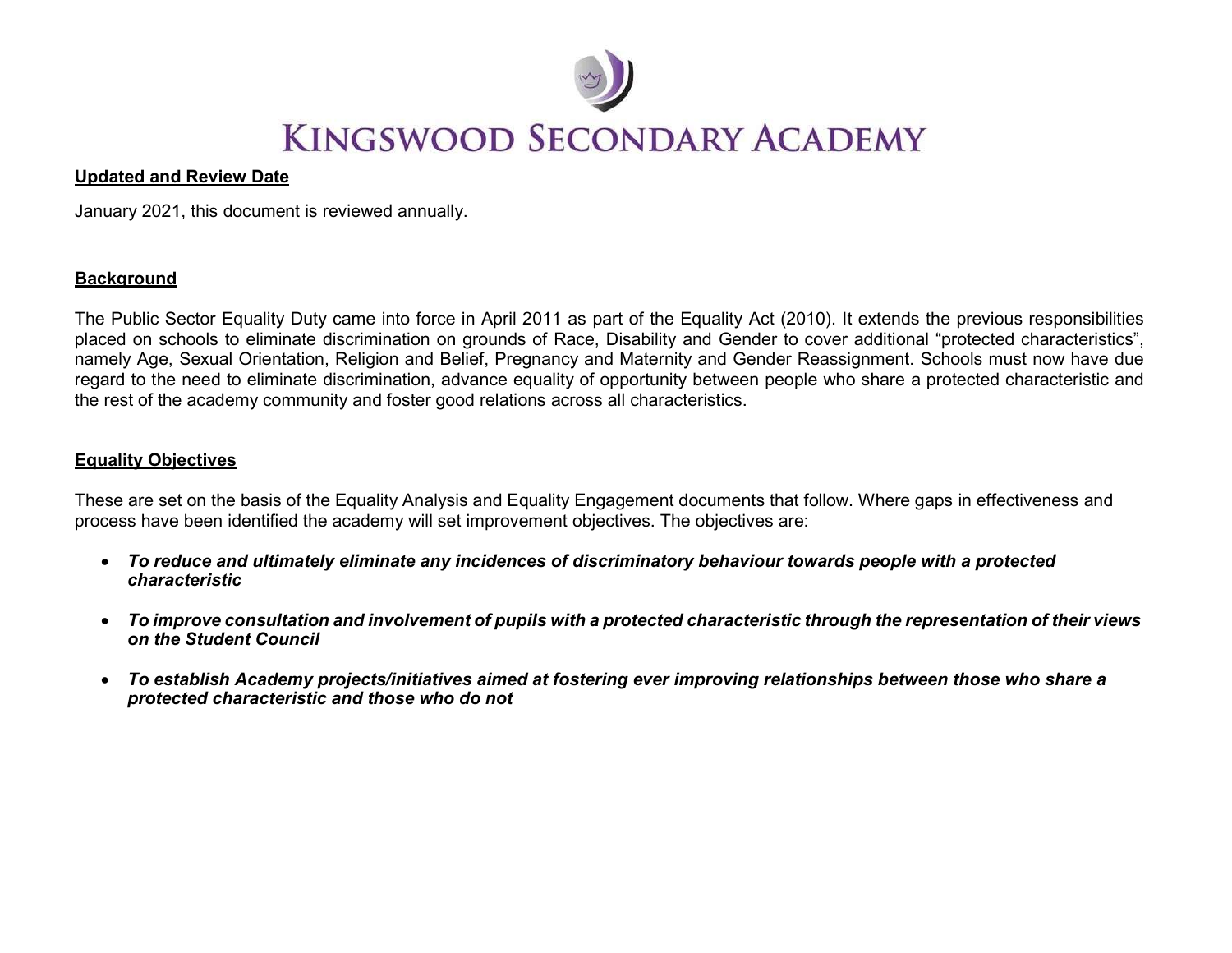

### Equality Analysis

A brief analysis of KSA's effectiveness in promoting each of the 3 aims for each of the protected groups: Green = 'Completed' Amber/Yellow = 'Improving' Red = 'Emerging, work to be done'

Where there is further work to be done, doing that work will benefit a significant group of pupils in our academy setting. This provides the starting point for the setting of Equality Objectives.

| <b>Protected characteristics</b> | Aims of the general duty                                                                            |                                                                     |                                                                                                                                     |  |
|----------------------------------|-----------------------------------------------------------------------------------------------------|---------------------------------------------------------------------|-------------------------------------------------------------------------------------------------------------------------------------|--|
|                                  | How effective are we at<br>eliminating unlawful<br>discrimination, harassment<br>and victimisation? | How effective are we<br>at advancing<br>equality of<br>opportunity? | How effective are we at fostering<br>good relations between people who<br>share a protected characteristic and<br>those who do not? |  |
| Race                             |                                                                                                     |                                                                     |                                                                                                                                     |  |
| <b>Disability</b>                |                                                                                                     |                                                                     |                                                                                                                                     |  |
| <b>Sex</b>                       |                                                                                                     |                                                                     |                                                                                                                                     |  |
| <b>Gender Reassignment</b>       |                                                                                                     |                                                                     |                                                                                                                                     |  |
| <b>Pregnancy and Maternity</b>   |                                                                                                     |                                                                     |                                                                                                                                     |  |
| Age                              |                                                                                                     |                                                                     |                                                                                                                                     |  |
| <b>Religion and Belief</b>       |                                                                                                     |                                                                     |                                                                                                                                     |  |
| <b>Sexual Orientation</b>        |                                                                                                     |                                                                     |                                                                                                                                     |  |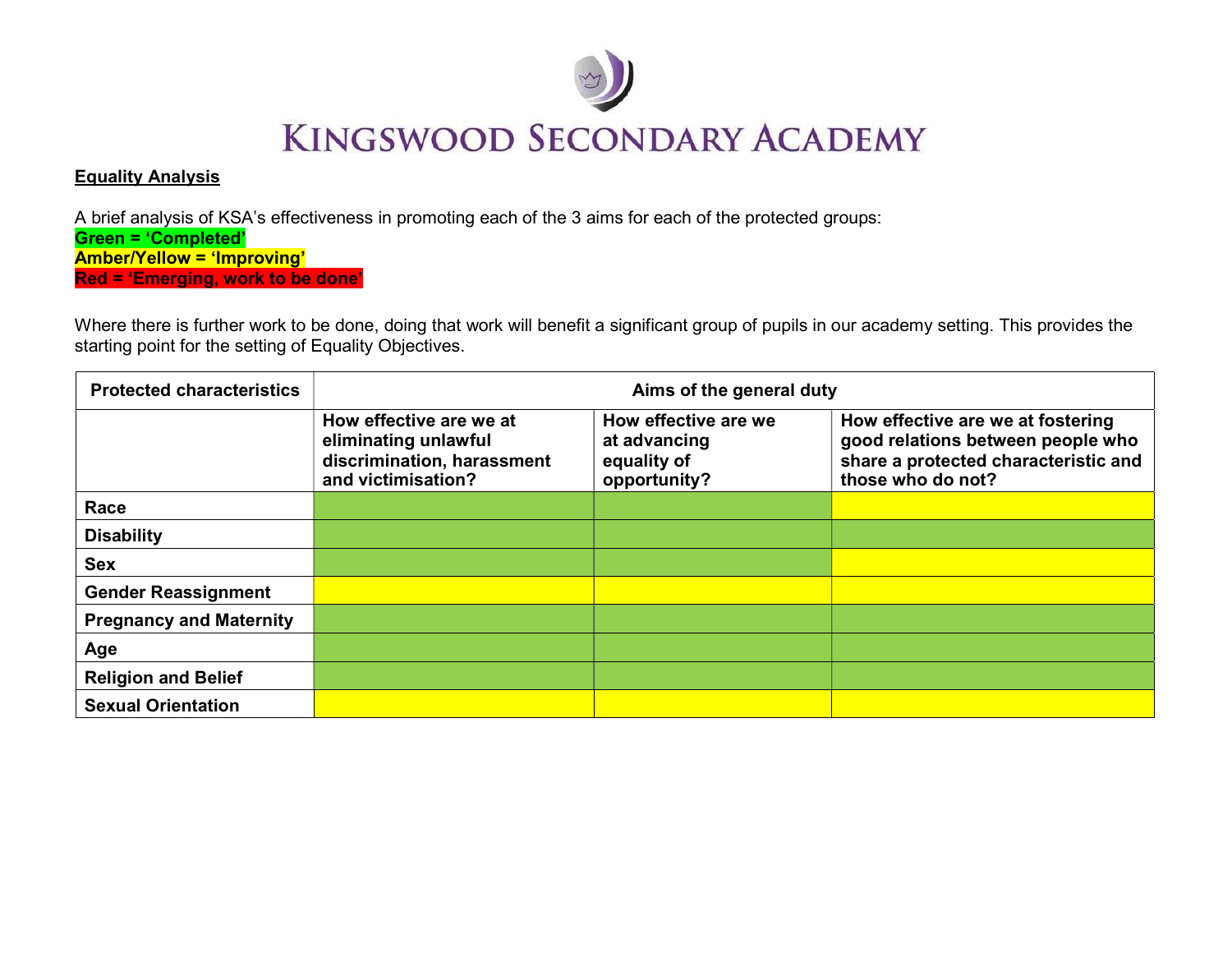

### Equality Engagement

In addition to the information below several Academy and Trust policies help ensure we work towards eliminating discrimination and promoting equality and inclusion for all those with a protected characteristic. Pertinent policies and documents available on the website and secure site for staff include:

- Equality for Pupils policy
- Anti-bullying policy
- SEN and Disability Policy
- Community Cohesion and Preventing Extremism and Radicalisation Policy
- Intimate Care Policy
- Medical Support for Pupils
- Sex and Relationships Education Policy
- Equal Opportunities Policy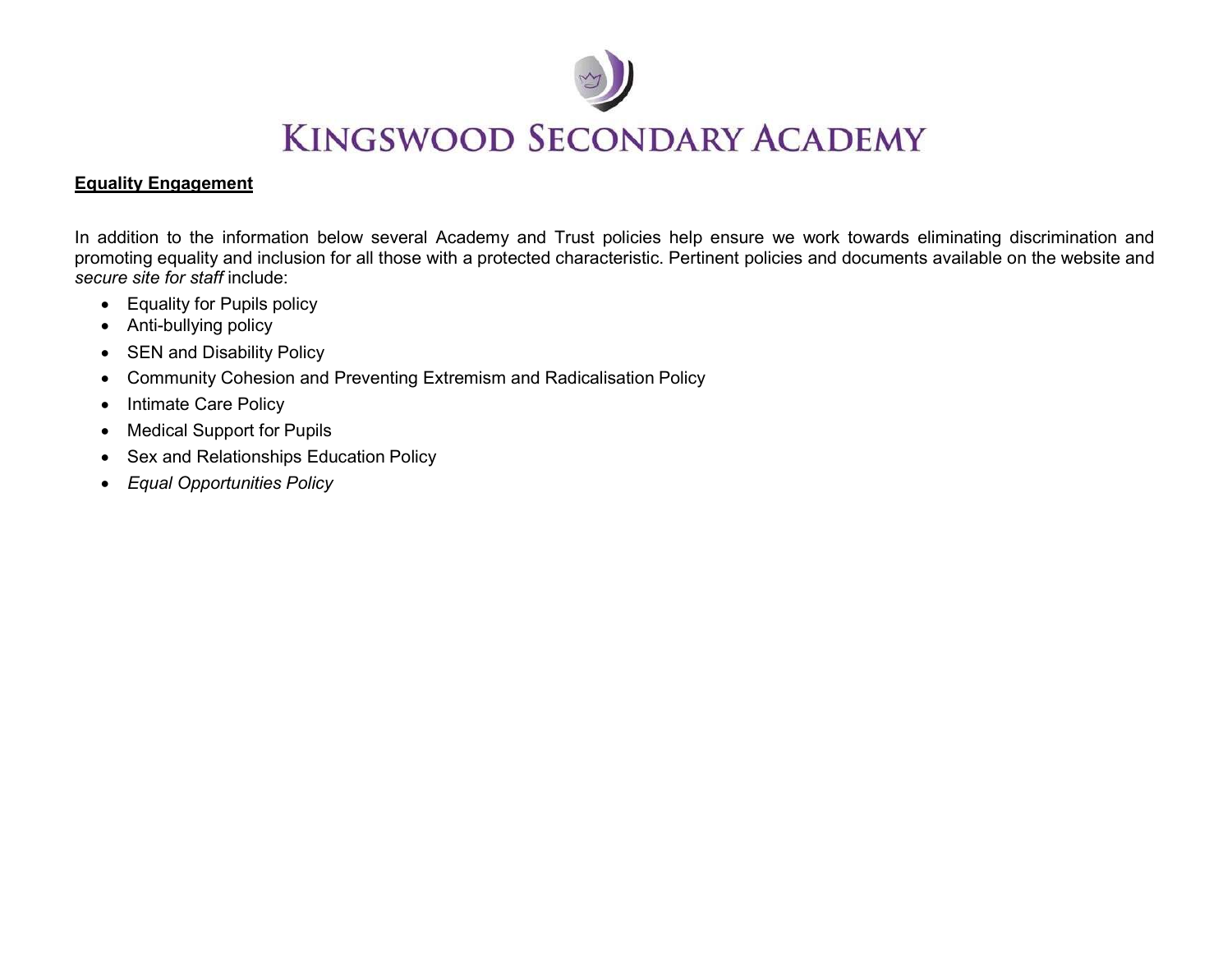

| <b>Protected characteristics</b> | Aims of general duty                                                      |                                                                                                  |                                                                                                                       |  |
|----------------------------------|---------------------------------------------------------------------------|--------------------------------------------------------------------------------------------------|-----------------------------------------------------------------------------------------------------------------------|--|
|                                  | How are we working to<br>eliminate discrimination?                        | How are we improving<br>equality of opportunity for<br>people with protected<br>characteristics? | How do we consult and involve<br>those affected by inequality to<br>promote equality and eliminate<br>discrimination? |  |
| Race                             | <b>PSHE curriculum</b>                                                    | Addressing diversity through<br>lassemblies                                                      | <b>Parent Forum</b>                                                                                                   |  |
|                                  | Assemblies                                                                | Discrimination Incidents logged<br>and monitored                                                 | Newsletter for info<br>Twitter for info                                                                               |  |
| <b>Disability</b>                | <b>SEND Review meetings</b>                                               | <b>Annual Review meetings</b>                                                                    | Contact with relevant parents, planning<br>and review meetings etc                                                    |  |
|                                  | Local offer accessibility                                                 | Differentiated curriculum                                                                        | Learning Support Provision, including                                                                                 |  |
|                                  | <b>PSHE curriculum</b>                                                    | DSP unit reintegration into<br>mainstream curriculum                                             | deployment of Learning Assistants<br><b>DSP Unit Provision</b>                                                        |  |
| <b>Sex</b>                       | Not applicable to staff<br>Raise online analysis (pupils)                 | Raise online analysis (pupils)                                                                   | Year 11 Intervention Programmes                                                                                       |  |
| <b>Gender Reassignment</b>       | Staff: HR first point of contact                                          | Pupils: Curriculum & facilities<br>arrangements suitably                                         | Pupils: Meeting with parents, Pastoral<br>team and clinicians (if appropriate) as                                     |  |
|                                  | Pupils: PSHE curriculum                                                   | differentiated to accommodate full soon as aware<br>linclusion                                   |                                                                                                                       |  |
|                                  | <b>Assemblies</b>                                                         | Discrimination Incidents logged                                                                  | School Counsellors                                                                                                    |  |
|                                  | Bespoke section of books/materials and monitored<br>in LRC re LGBT issues |                                                                                                  | <b>School Nurse</b>                                                                                                   |  |